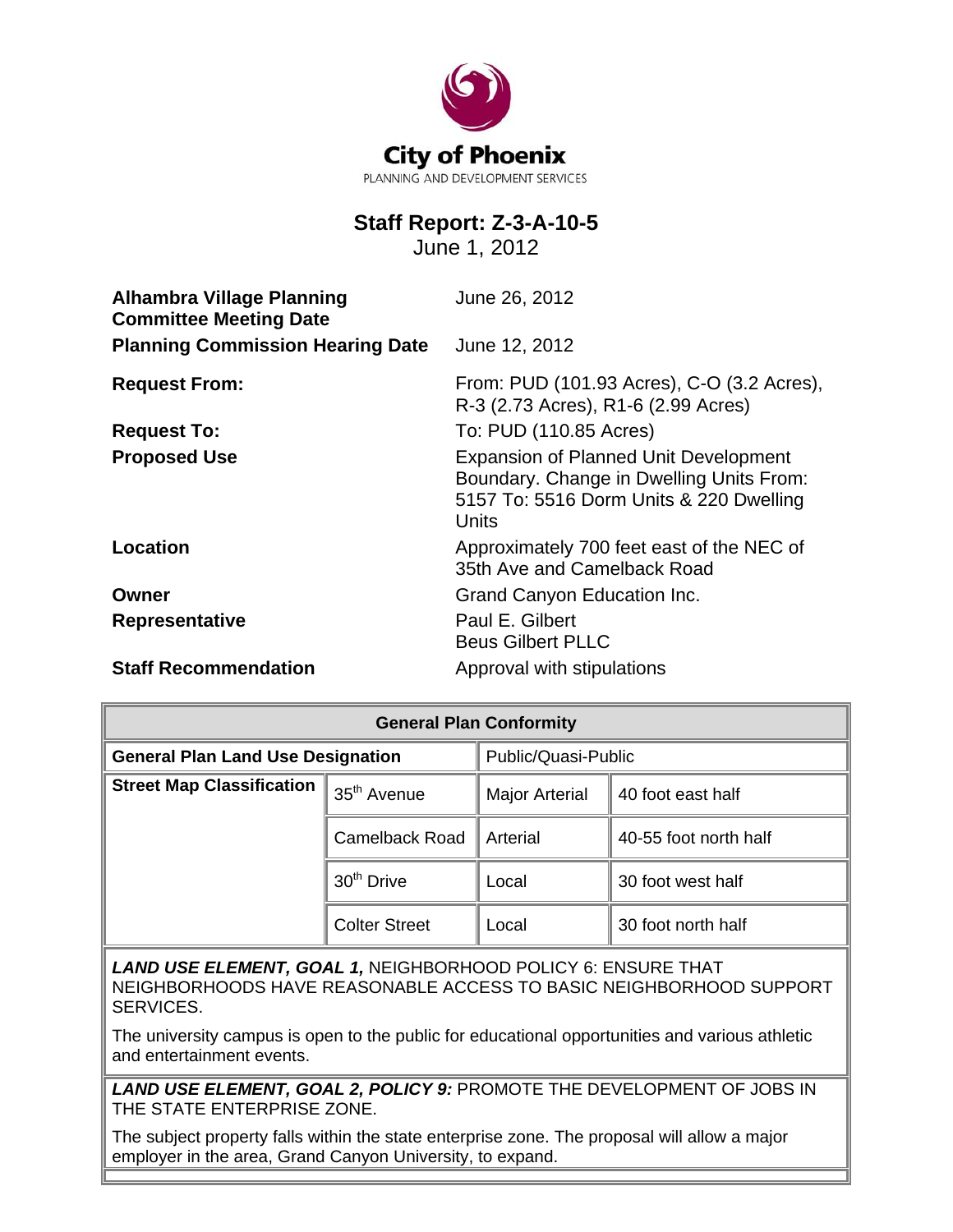Staff Report: Z-3-A-10-5 June 1, 2012 Page 2 of 6

*NEIGHBORHOOD ELEMENT, GOAL 2, POLICY 3:* CREATE NEW DEVELOPMENT OR REDEVELOPMENT THAT IS SENSITIVE TO THE SCALE AND CHARACTER OF THE SURROUNDING NEIGHBORHOODS AND INCORPORATES ADEQUATE DEVELOPMENT STANDARDS TO PREVENT NEGATIVE IMPACTS ON THE RESIDENTIAL PROPERTIES.

The proposed development standards ensure that the scale of new development will be sensitive to the surrounding neighborhoods.

# **Background/Issues/Analysis**

1. The request is to allow for the expansion of the Grand Canyon University (GCU) Planned Unit Development (PUD) from 101.9 acres to 110.85 acres. The proposed expansion includes the addition of three separate properties at various locations adjacent to the GCU campus. The map below highlights the existing GCU PUD boundaries (purple) and the location of the proposed expansion areas (yellow).



2. The Alhambra Village Planning Committee, Phoenix Planning Commission and Phoenix City Council unanimously approved the GCU PUD (Z-3-10) in 2010. One of the primary goals of the GCU PUD is to allow for GCU to expand in a way that is sensitive to the existing neighborhood. As a means of achieving this goal, the GCU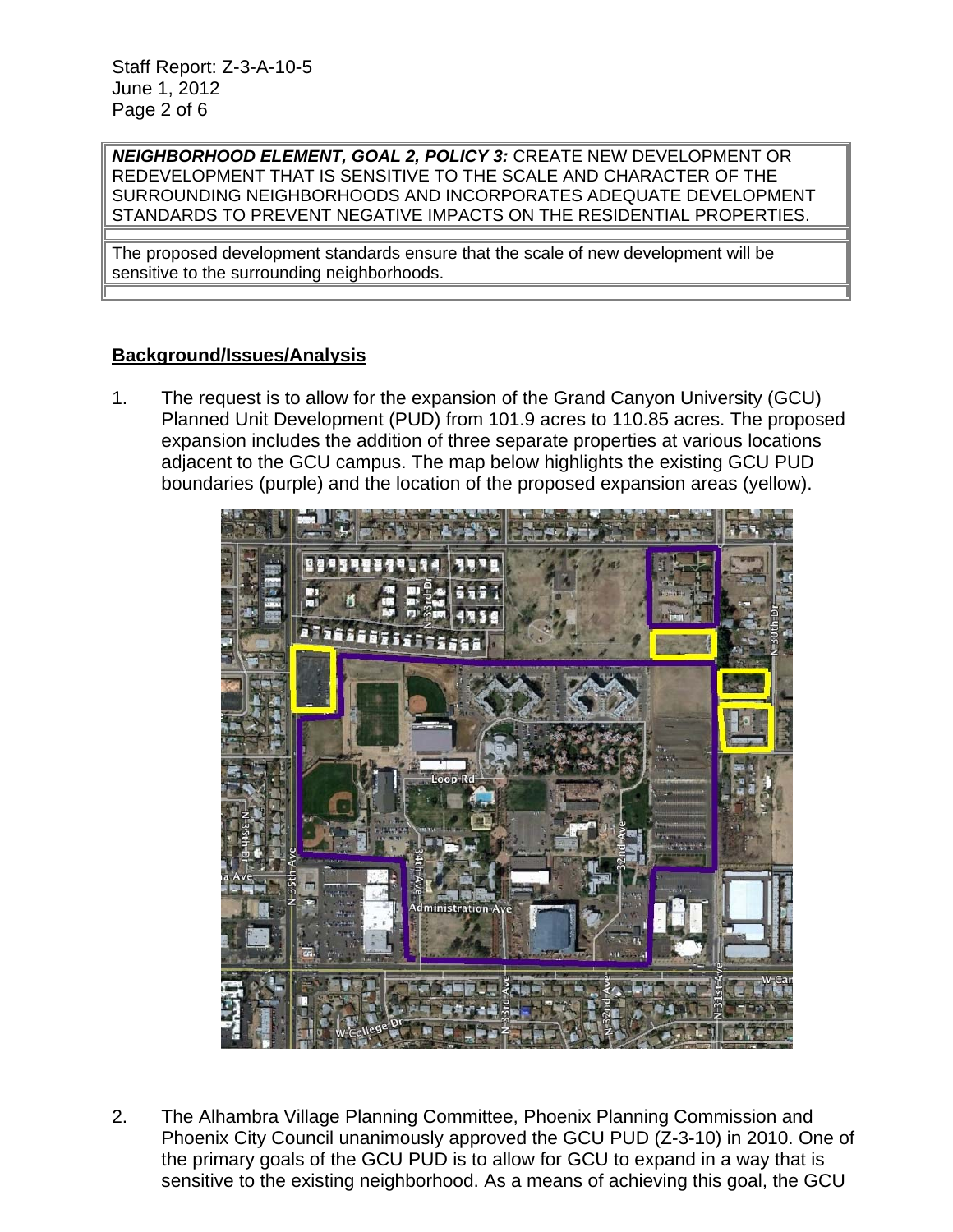PUD contains development standards that mitigate the campus' potential impact on the surrounding neighborhood. Below is a summary of some of the existing standards:

- a. Building Setbacks: A range of building setbacks, from 20 to 50 feet, is required along the perimeter of the property. These setbacks serve to prevent the construction of new buildings close to adjacent neighborhoods.
- b. Building Height: The GCU PUD has a maximum building height of 95 feet. Because the potential impact buildings of this height could have on surrounding neighborhoods, an additional building setback is in place along many of the PUD boundary lines that requires an additional one-foot building setback for every additional one-foot in building height. This standard ensures that taller campus buildings will built within the campus' interior.
- c. Landscape Setbacks: Landscape setbacks from 20 to 25 feet are required along a majority of the property lines. The required landscape helps to further buffer the campus from the surrounding neighborhood.
- d. Permitted Uses: The GCU PUD contains a fairly restrictive list of primary uses (14 total) that are typical for a university campus, such as classrooms, dormitories, and sports fields. This very specific list of uses that is tailored for a university campus provides the surrounding neighborhood with a level of certainty about the types of land use activities that will be occurring on site and prevents undesired uses from being established.

This proposed expansion of the GCU PUD does not make any significant changes to any of the PUD's development standards. Minor modifications include the addition of "surface parking" as an allowed use and an increase in the building setback along the portion of the property adjacent to the Little Canyon Trail.

3. The proposed expansion of the GCU PUD involves the addition of four adjacent parcels totaling approximately nine acres. Below is a summary of the properties included in the proposed expansion of the GCU PUD:



 **Size:** 3 acres

 **Current Zoning:** C-O

 **History:** Former animal shelter

 **Access:** 35th Avenue

 **Proposed use in GCU PUD:** Undesignated at this time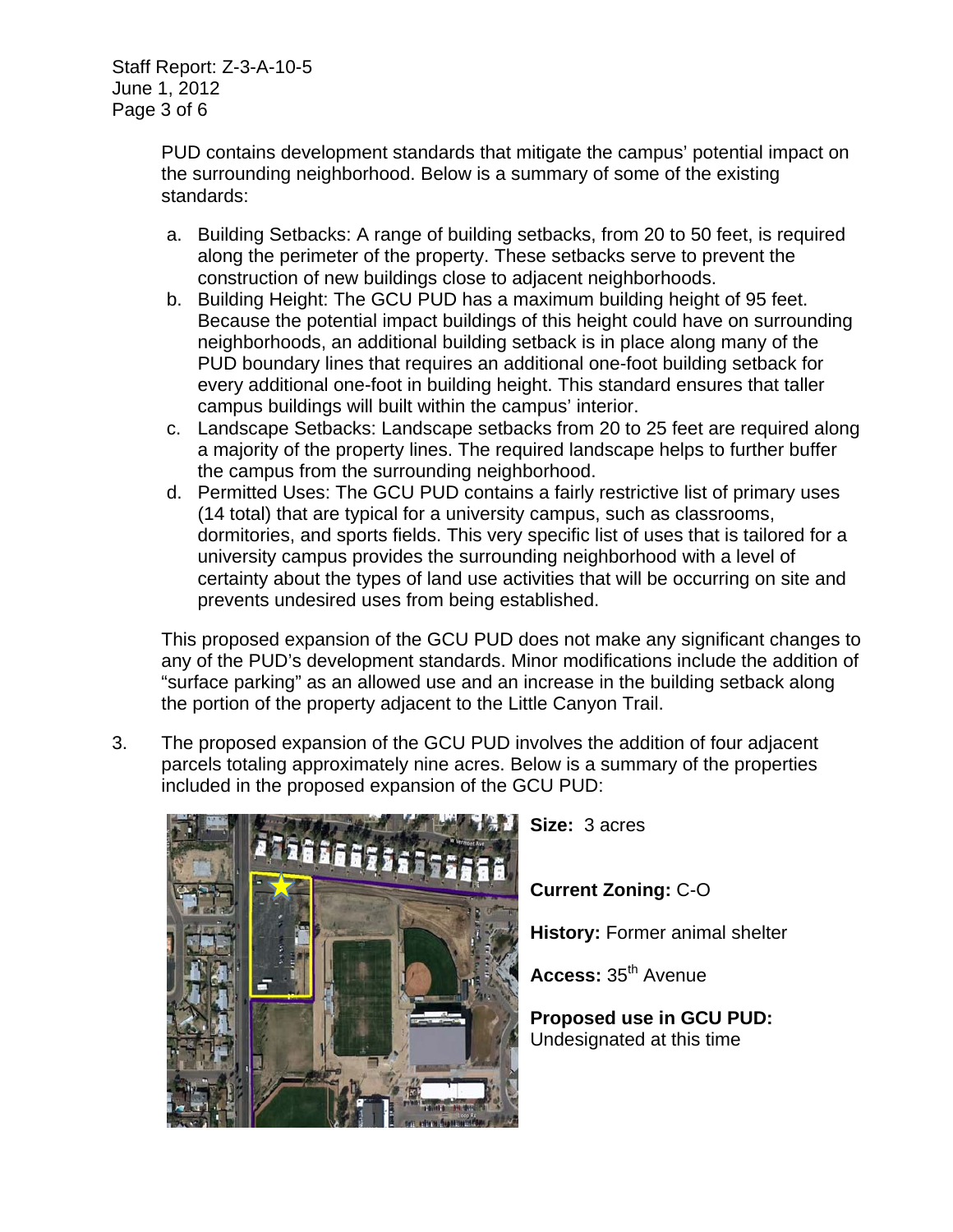Staff Report: Z-3-A-10-5 June 1, 2012 Page 4 of 6



**Size:** 2 acres

**Current Zoning:** R1-6

**History:** Formerly part of Little Canyon Park (purchased by GCU in 2010)

**Access:** Missouri Avenue

**Proposed use in GCU PUD:**  Surface parking



**Size:** 4 acres

**Current Zoning:** R1-5/R-3

**History:** Single-family home/Colter Cove Apartments

**Access: 30<sup>th</sup> Drive** 

**Proposed use in GCU PUD: Office** 

- 4. All of the proposed additional sites abut existing residential uses. All new development on each of the subject sites will be required to adhere to the PUD's development standards, which include the aforementioned setbacks, height restrictions, and limited list of permitted uses.
- 5. The addition of the new properties would have an impact on how GCU could be accessed by vehicles. With the acquisition of the animal shelter site, the potential to add another vehicular access off of 35<sup>th</sup> Avenue is included in the PUD's Conceptual Vehicular Circulation Plan (see graphic below). Vehicular access to the future office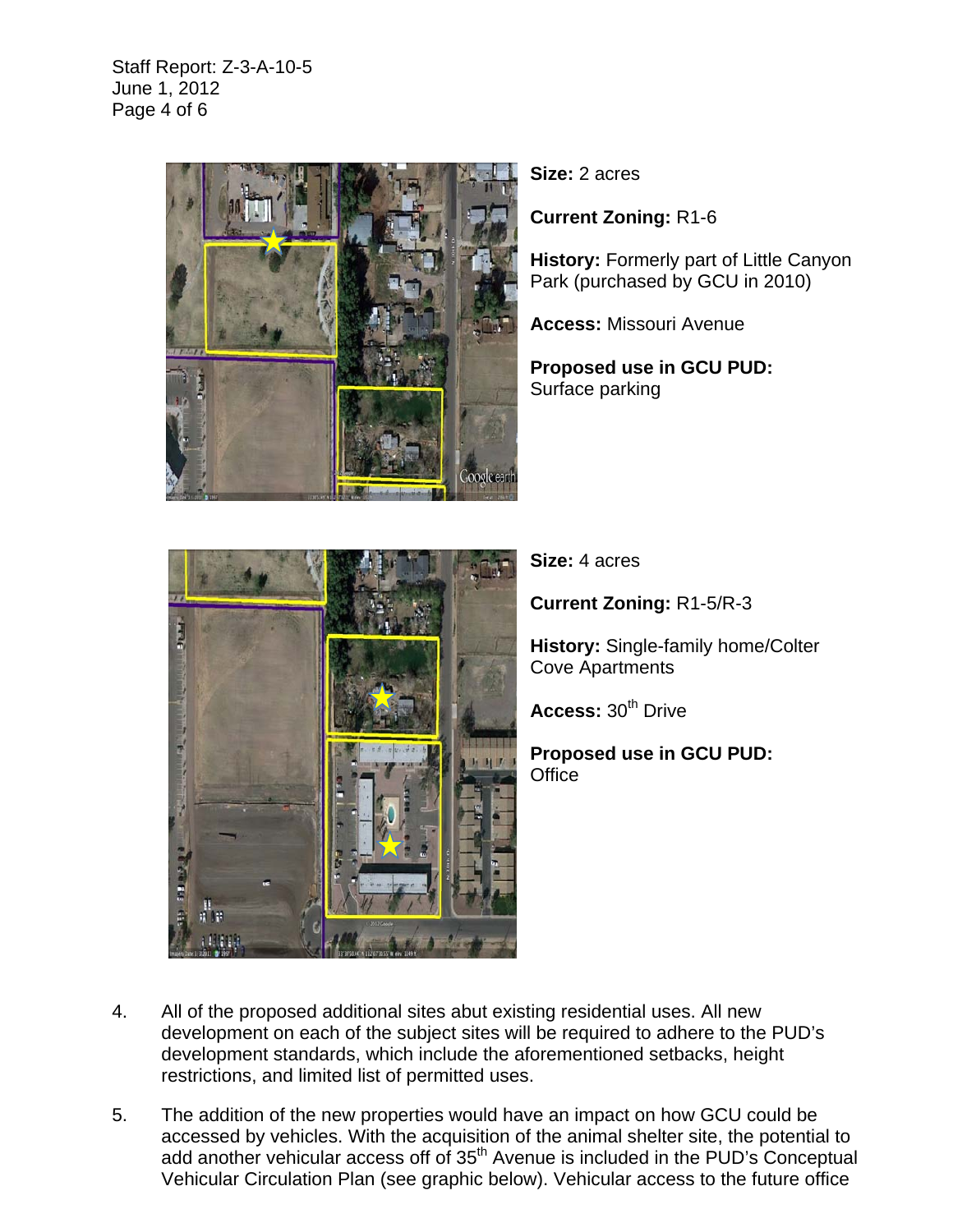Staff Report: Z-3-A-10-5 June 1, 2012 Page 5 of 6

> site off of 30<sup>th</sup> Drive is provided, but there is no direct vehicular connection into the main campus. Perhaps the greatest impact could be with the addition of the two acres in the northwest portion of the campus. The inclusion of this two acres would bridge a gap between two parts of the campus and create a direct vehicular access point off of Missouri Avenue.



- 6. As a stipulation of the original GCU PUD (Z-3-10), GCU was required to submit a Traffic Impact Statement (TIS) for review and approval to the City of Phoenix Street Transportation Department. A stipulation is included that requires GCU to submit an updated TIS that takes into account the additional properties for review and approval by the Street Transportation Department. Based on this review, any additional rightof-way dedications and construction improvements will be required to be addressed by GCU.
- 7. Development and use of the site is subject to all applicable codes and ordinances. Zoning approval does not negate other ordinance requirements and other formal actions may be required.

# **Findings**

- 1. The request is consistent with the General Plan land use designation for the former animal shelter site (Pubic / Quasi Public) and helps to implement several goals and polices of the General Plan.
- 2. The PUD's development standards will provide an adequate buffer between new development or redevelopment on the subject sites and the existing neighborhoods.
- 3. As stipulated, GCU will be required to work with the City of Phoenix Street Transportation Department to ensure that the existing transportation infrastructure can support their proposed expansion.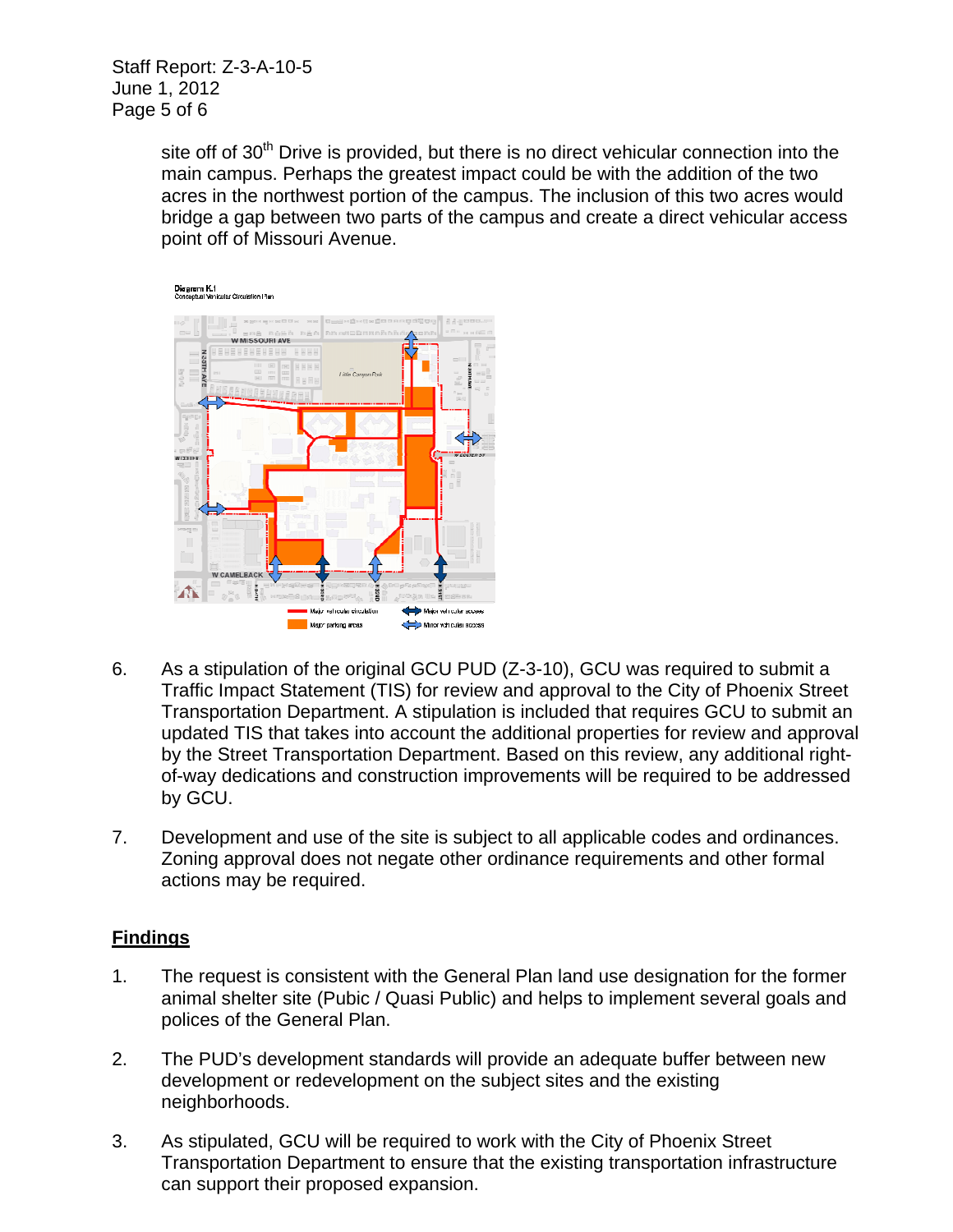Staff Report: Z-3-A-10-5 June 1, 2012 Page 6 of 6

## **Stipulations**

- 1. That an updated Traffic Impact Statement shall be reviewed and approved by the Street Transportation Department prior to Preliminary Site Plan approval by the Planning and Development Services Department. The developer shall be responsible for any additional street right-of-way dedications and construction improvements.
- 2. That the developer shall construct all streets adjacent to the development with paving, curb, gutter, sidewalk, curb ramps, streetlights, landscaping and other incidentals as per plans by the Planning and Development Services Department. All improvements shall comply with all ADA accessibility standards.

#### **Writer**

Joshua Bednarek 6/1/12

### **Attachments**

Attachment A: Sketch Map Attachment B: GCU PUD Narrative – 2<sup>nd</sup> Submittal